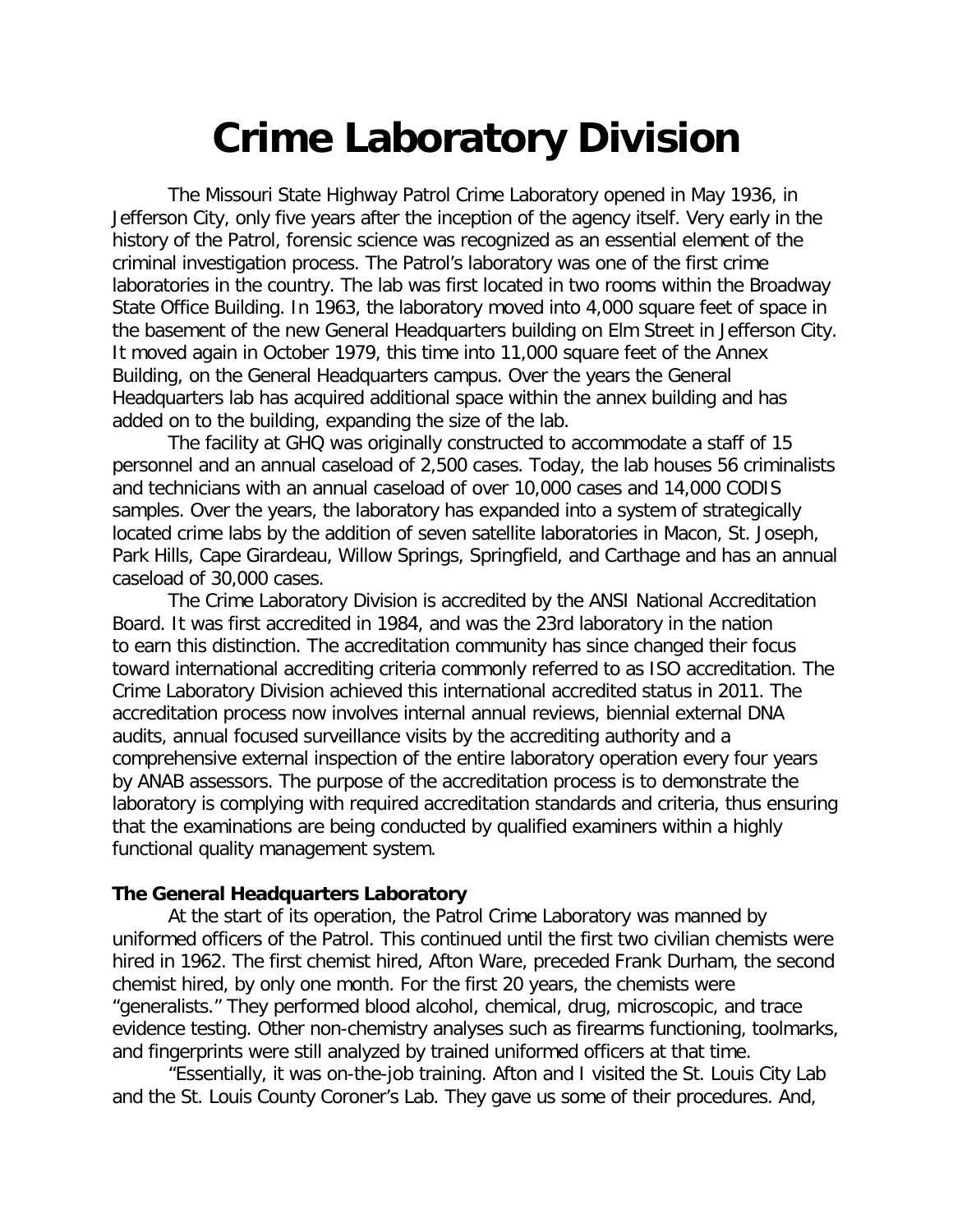we had books in the laboratory library that helped us," said retired Criminalist Supervisor Frank Durham of his training during a 2006 interview.

In the late 1960s, firearms, toolmarks, and fingerprint examinations began to transition to civilian examiners. In 1968, Tom Buel, who had been the Patrol's civilian photographer since 1965, added firearms, toolmarks, and footwear to his duties. In 1975, he began a two-year apprenticeship program in questioned documents, which was taught by the Crime Lab's director, Captain Kenneth Miller. In 1974, Don Lock was hired to perform latent print examinations and, along with Tom Buel and August Nilges, began analyzing questioned documents. Lock had previously worked in the Patrol's Criminal Records Division classifying and identifying inked prints. In 1987, he became the supervisor of both the Questioned Documents and Latent Print sections of the laboratory.

In the early 1980s, chemists became more specialized because increasing workloads and advances in technology made it impractical to be a generalist. During that time, the Serology Section of the laboratory, which was using polymorphic enzyme comparisons and blood typing, started making advances that would lead to the development of the present DNA casework section.

"They can do so much more now than we could do then. ... there were times we could not say there was definitely a match. Now, with DNA, they can make positive matches. The instrumentation is much more involved. Initially, a lot of the chemical procedures were very tedious and took a long time. It isn't easy now, but it's different," said Durham (2006).

Today, the General Headquarters laboratory is a full-service crime laboratory that provides services in firearms and toolmarks, latent prints, trace evidence, DNA casework, DNA databasing (CODIS), drug chemistry, and toxicology.

# **Expanding the Lab System**

There have been three distinct phases of expansion of the Missouri State Highway Patrol's Crime Laboratory Division. The first phase occurred in the 1970s at Macon (Troop B), Willow Springs (Troop G), and St. Joseph (Troop H).

The first satellite laboratory opened in February 1975 in the basement of the Troop G Headquarters in Willow Springs. In September 1997, crime lab staff moved into a new laboratory facility built on the grounds of Troop G Headquarters.

The Troop H Satellite Laboratory, located on the grounds of Troop H Headquarters in St. Joseph, and the Troop B Satellite Laboratory, located on the grounds of Troop B Headquarters in Macon, both opened in February 1977. In 1988, additions to each original laboratory structure nearly doubled the space of each laboratory.

The second phase of expansion occurred in the early 1990s. The Troop C Satellite Laboratory was opened in January 1992. The laboratory was originally operated as the Jefferson County Regional Crime Laboratory, under the authority of the Jefferson County Sheriff's Department. It was located on the campus of Jefferson College in Hillsboro, MO. When the regional laboratory closed, the previous management requested the Patrol take over the operation of the laboratory. A new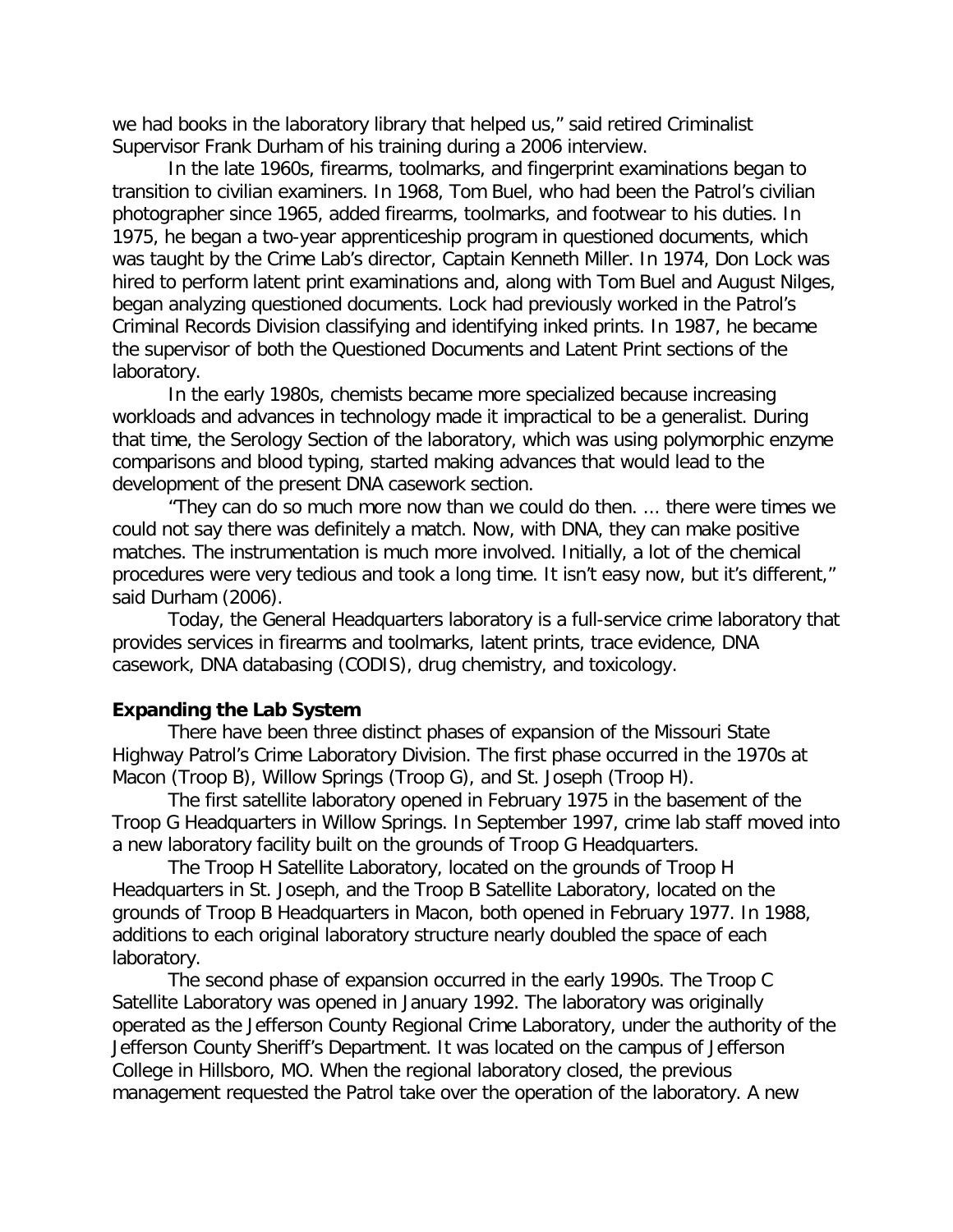laboratory facility was constructed in April 1999, on the campus of Mineral Area College in Park Hills, MO.

The Troop D Satellite Laboratory opened in January 1993, to serve the Patrol's needs in the Southwest Missouri region. Soon afterward, the Springfield Police Department elected to close its regional crime laboratory. A merger occurred between the Springfield Police Department's regional crime lab and the Troop D Satellite Lab, resulting in the Highway Patrol crime lab system taking over the functions of the regional lab.

In 2008, a new lab facility was constructed in Springfield, which involved the rehabilitation of a 1920s era warehouse in an area of Springfield undergoing revitalization. The lab was outfitted using a combination of state, local, and federal funds. While the previous Troop D lab only performed solid dosage drug analyses and blood alcohol determinations, the new 30,000 square foot facility is a full-service crime lab offering all forensic disciplines, including drug chemistry, toxicology, trace evidence, latent prints, firearms and toolmarks, and DNA. This new full-service lab now provides a much-needed expansion of analysis capacity for the fast-growing Southwest Missouri region.

The third phase of expansion occurred in the mid-2000s. In 2006, the Southeast Missouri Regional Crime Lab in Cape Girardeau became part of the Missouri State Highway Patrol Crime Laboratory Division. It is located near the campus of Southeast Missouri State University and serves the Southeast Missouri region. The lab was originally founded under the leadership of Dr. Robert C. Briner in 1970, through funding received from a federal grant program. It operated under the administrative auspices of Southeast Missouri State University (SEMO).

For over 30 years, the SEMO lab was funded by federal and state grants, as well as through local agency fees for service. Relying on these uncertain funding sources made it increasingly difficult for the SEMO lab to maintain the services that the local law enforcement community needed. Through the efforts of Senator Rob Mayer, Senator Jason Crowell, and Representative Scott Lipke, funding was provided to merge the SEMO Crime Lab into the Missouri State Highway Patrol Crime Lab Division. Governor Matt Blunt approved the merger and signed the budget, establishing the funding to make this merger possible.

On July 1, 2006, the seven employees of the SEMO Crime Lab officially became employees of the Missouri State Highway Patrol. The new Troop E Satellite Lab achieved accreditation through the American Society of Crime Laboratory Directors/Laboratory Accreditation Board (ASCLD/LAB) in 2008, and gained approval from the FBI to participate in the CODIS DNA database shortly thereafter.

In 2007, the Missouri Southern State University (MSSU) Regional Crime Lab, located on the campus of MSSU in Joplin, became part of the Missouri State Highway Patrol crime laboratory system. It serves the extreme Southwest Missouri area. The MSSU regional lab was founded under the leadership of Dr. Phillip Whittle in the 1970s through funding received from a federal grant program. The laboratory served many law enforcement agencies in Southwest Missouri and adjacent parts of Oklahoma, Arkansas, and Kansas.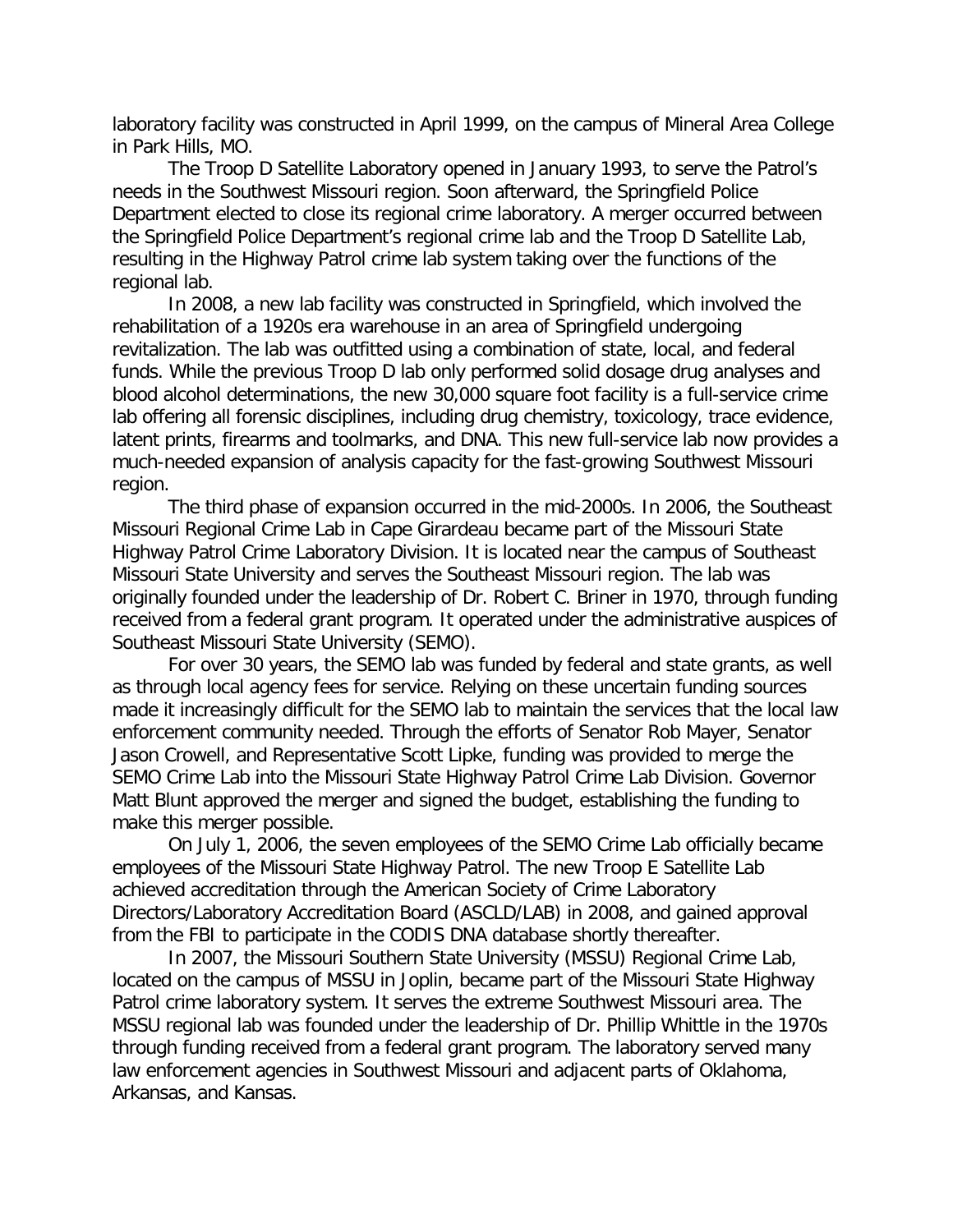For over 30 years, the MSSU Regional Crime Lab was funded by federal and state grants, as well as through local agency fees for service. As was the case with the SEMO lab, relying on these uncertain funding sources made it increasingly difficult for the MSSU lab to maintain the services that the local law enforcement community needed. Through the efforts of Senator Gary Nodler, funding was provided to merge the MSSU Regional Crime Lab into the Missouri State Highway Patrol Crime Lab Division. Governor Matt Blunt approved the merger and signed the budget, establishing the funding to make this merger possible.

On June 1, 2007, the seven employees of the MSSU Regional Crime Lab officially became employees of the Missouri State Highway Patrol. In 2009, the Missouri Southern State University reallocated the rooms occupied by the crime laboratory. In response to losing this facility, a new laboratory was built in Carthage at the local Highway Patrol Troop D Service Center. The new 6,000-square-foot facility opened for business in September 2010. This laboratory offers services in latent prints and drug chemistry and has room for further expansion.

Today, the Crime Laboratory Division consists of eight laboratories and one evidence drop-off kiosk. The division employs 124 full-time employees divided among those nine locations.

## **Developing DNA Analysis Capabilities**

One of the most transforming changes made at the Crime Laboratory Division was the development and implementation of human DNA analysis in criminal casework and human DNA profiling to provide statistics-based investigative leads to criminal investigators.

Colonel C.E. Fisher attended a meeting in 1988, where a new testing procedure that "typed" a person's DNA was discussed. Col. Fisher returned to Jefferson City and discussed with Laboratory Director Lt. Frank Burkhead the pros and cons of DNA typing. They agreed the MSHP Crime Laboratory should be on the cutting edge of technology and that the timing was right for implementation of this new technology in Missouri.

Soon after this discussion, the FBI Laboratory began soliciting applicants for their Visiting Scientist Program at their research lab at the FBI Academy in Quantico, VA. This program was instituted so state and local forensic scientists from the United States could work together with FBI researchers to develop a national system for analyzing human DNA. All participants would be taught the same techniques and procedures for typing human DNA. Since all the labs in the country would be using the same techniques, their results would be compatible and could be incorporated (eventually) into a national DNA database. The FBI benefited by developing a consistent analytical system and by utilizing the labor of the scientists from the participating labs to develop a national DNA population database that could be used to calculate the rarity of a DNA type. In April 1988, Lt. Burkhead received one of the applications and discussed with Tom Grant, the supervisor of the MSHP Lab's Serology Section, the possibility of applying. Grant returned the application and in July 1988, the FBI sent a letter confirming that Grant had been chosen as one of the first visiting scientists. His participation included four months of resident service at the research lab in Quantico.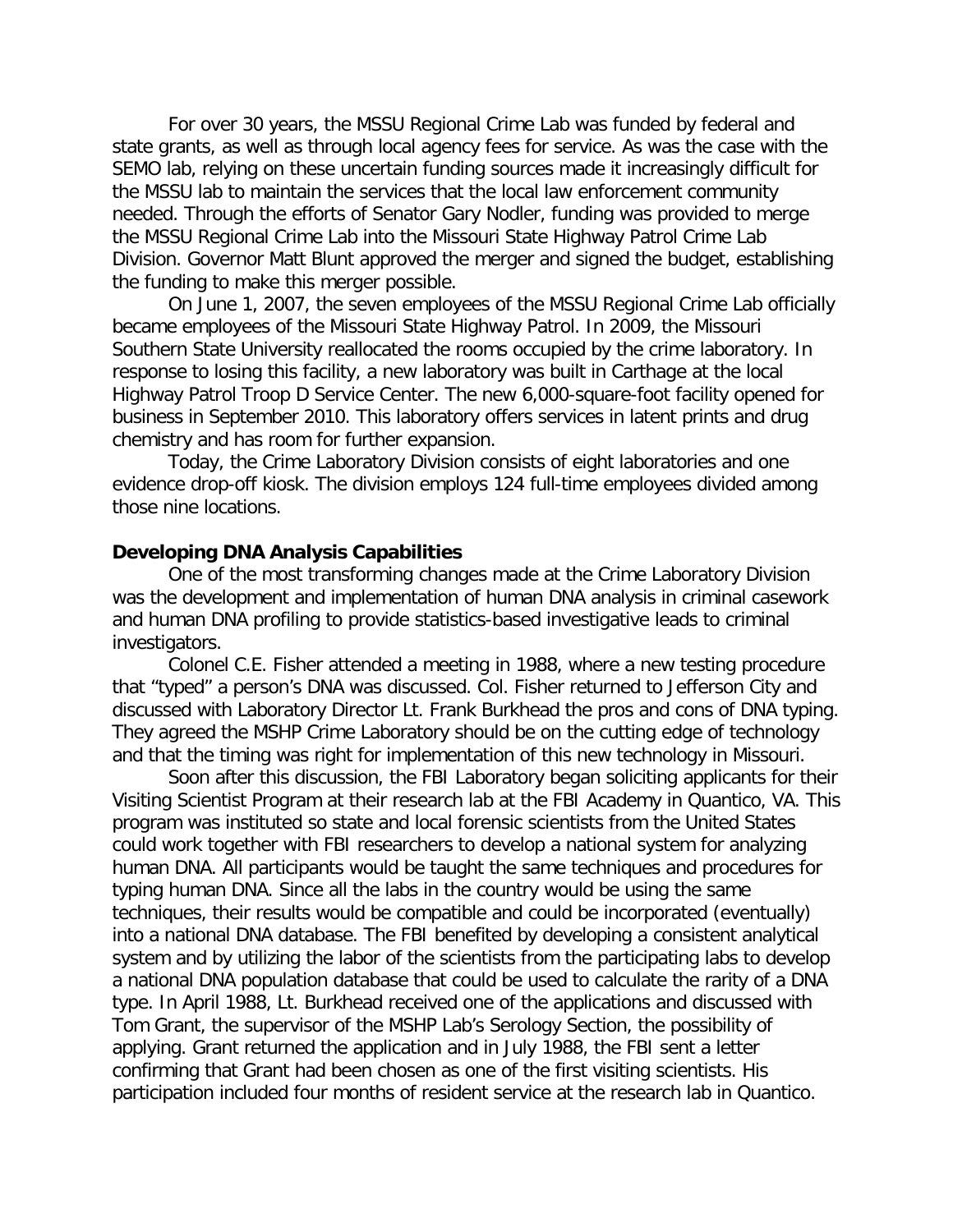For four months, Grant helped work on the population database and was trained to perform Restriction Fragment Length Polymorphism (RFLP) DNA analysis. His new knowledge helped equip the DNA Section of the laboratory. Lt. Burkhead committed lab funds to purchase the necessary equipment to set up a DNA testing laboratory.

When Grant returned to Missouri in February 1989, the General Headquarters laboratory was equipped and ready to begin validation of DNA analysis methods. Staff training started and progressed rapidly. On October 1, 1990, the first DNA case was started in the MSHP Crime Laboratory. The techniques continued to develop over the years and, in 1999, Polymerase Chain Reaction using Short Tandem Repeats was instituted with casework samples and is the technique in use today. Over the past 20 years, much has changed in the field of DNA analysis -- new techniques, faster turnaround times, and more discriminating results. The DNA Section staff has expanded from three employees in one lab to 28 employees in three labs across the state.

The FBI Visiting Scientist Program may have been the initial link to catapult the crime lab into more advanced DNA sequencing, but over 20 years later the DNA section continues to be on the cutting edge of technology.

# **Laboratory Specialization**

In the mid-1980s, forensic chemists performed all chemistry examinations, forensic serologists performed enzyme typing on stains, and forensic analysts performed latent print, and firearm/toolmark analyses. It soon became apparent that the chemistry and serology disciplines had become too specialized for chemists and serologists to remain proficient in all examinations. In 1986, the Trace Evidence Section and Toxicology Sections were formed. The Trace Evidence Section was formed to analyze hairs, fibers, glass, paint, light bulb filaments, gunshot residue, soil, fire debris, paint, and unknown substances for identification. The Toxicology Section was formed to analyze body fluids for the presence of ethyl alcohol and drugs. The remaining chemists who had primarily analyzed solid dosage drugs formed the Chemistry Section. The result was a full-service laboratory with six basic forensic disciplines: Chemistry, Toxicology, Trace Evidence, Serology (later DNA), Firearms/Toolmarks, and Latent Prints. The analysis of questioned documents was phased out in 2003.

#### **The DNA Database**

In 1991, Senate Bill 578 was passed requiring the collection and processing of DNA samples from convicted felons of certain violent crimes and to record them in a state and national database. The DNA Profiling Section of the laboratory was established to perform these new duties. This section collects and analyzes these DNA samples, and enters the resultant DNA profiles into the state and national DNA database, Combined DNA Index System (CODIS). Those profiles are compared to the DNA profiles from evidence collected at crime scenes.

The passage of Senate Bill 1000 during the 2004 legislative session (effective January 1, 2005) had a tremendous impact on law enforcement's ability to solve crimes using the CODIS database. This legislation expanded Missouri's offender DNA database law to require collection of DNA from all convicted felons. The expansion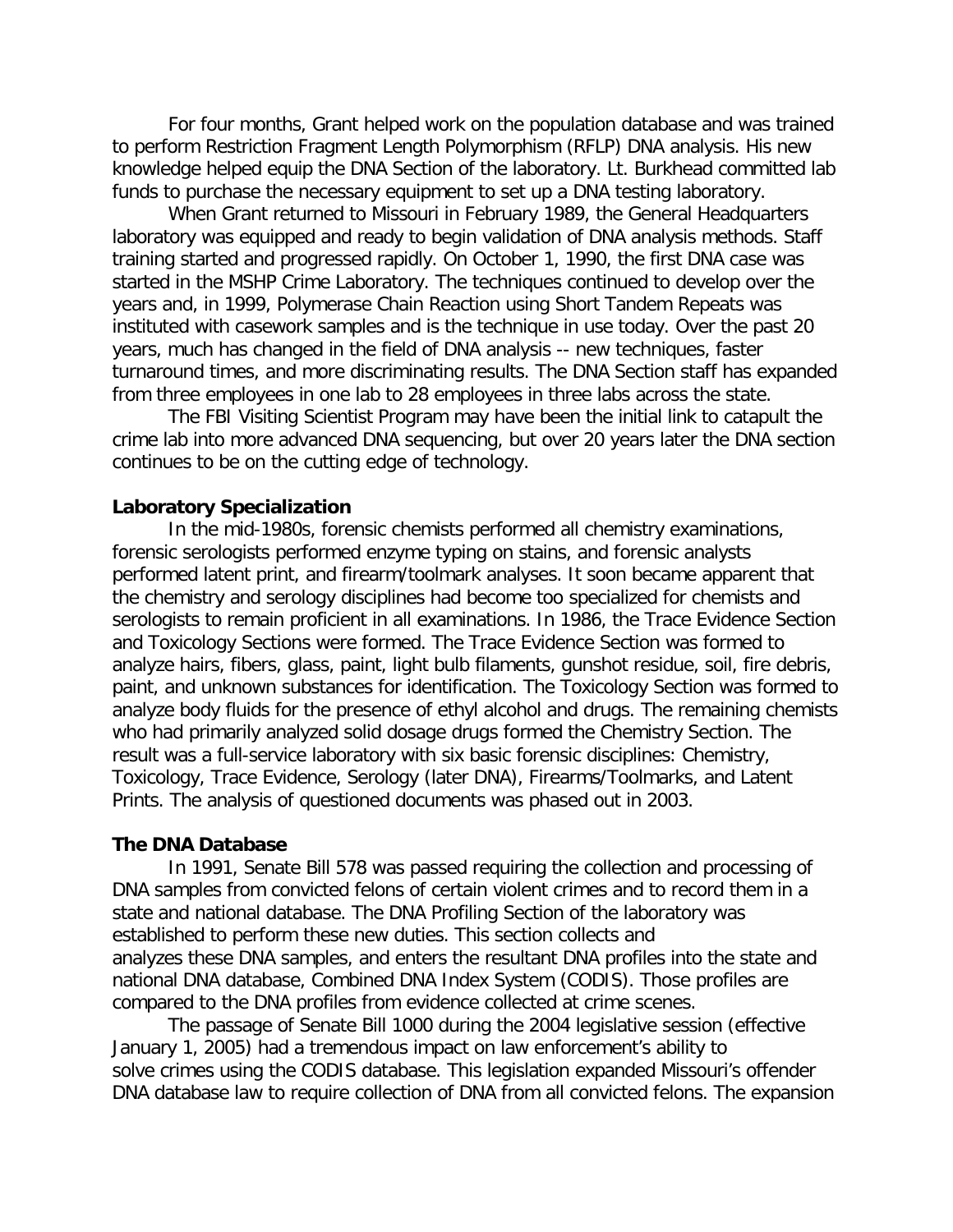of this program is funded by a court fee of \$30 assessed on every felony conviction and \$15 on every misdemeanor conviction in the state. This law increased annual DNA submissions to the Missouri State Highway Patrol Crime Laboratory from an estimated 2,200 offender samples per year to over 28,000 per year. Additionally, 100,000 DNA samples were required to be collected immediately from prior offenders eligible for past felony convictions. A seven-year plan was instituted to eliminate this backlog of samples and stay current with the new samples arriving. The employees of the DNA Profiling Section were able to eliminate the entire backlog in just two years. Because of their dedication and efficiency, the section was presented with the 2006 Governor's Award for Quality and Productivity in a ceremony at Missouri's Capitol.

In the 2009 legislative session, the database law was expanded again with the passage of HB 152 requiring the collection of individuals arrested for qualifying crimes. It has long been known that a large percentage of serious crimes are committed by persons previously convicted of lesser felony offenses. This offender database is used to search against forensic DNA samples from unsolved crimes at the state and national level. The Missouri forensic database contains DNA from thousands of unsolved crimes and it is constantly searched against newly entered offender DNA samples. In the 12 prior years under the old law, the Crime Laboratory analyzed a total of 27,211 convicted offender DNA samples and uploaded the profiles into the state and national CODIS database. Since the change in the law took effect, the database has increased in size from 27,211 DNA profiles to over 386,000 convicted offender profiles in 2020.

As expected, the large increase in DNA profiles from relatively recent offenders has resulted in a tremendous increase in CODIS "hits," where old, unsolved crimes have hit against a newly collected offender. For 2004, the last year the laboratory worked under the old law, a total of 41 CODIS "hits" occurred. In 2005, the first year under the "all felon" law, hits increased to 175. In 2020, there were 1,165 investigations aided by CODIS hits. While the majority of hits were related to property crimes such as burglary, they also included 114 homicides, 74 assault cases, and 192 sexual offenses. A number of these hits were very high-profile cases. Without this valuable tool, these crimes would have remained unsolved.

The power of CODIS resides in its ability to identify perpetrators of unsolved crimes. The database also has the potential to identify repeat offenders, and in doing so, helps reduce or prevent the occurrence of serial crimes. The high degree of certainty that DNA analysis provides has caused it to become one of the most important criminal justice tools ever utilized. DNA is equally effective in exonerating as it is in convicting the guilty.

## **A Case Study: Governor Carnahan's Plane Crash**

On October 16, 2000, a Cessna airplane piloted by Randy Carnahan, son of Governor Mel Carnahan, crashed on a heavily wooded hillside south of St. Louis near Hillsboro, MO. Gov. Carnahan and his aide, Chris Sifford, were the other occupants of the plane. All three men were killed in the crash.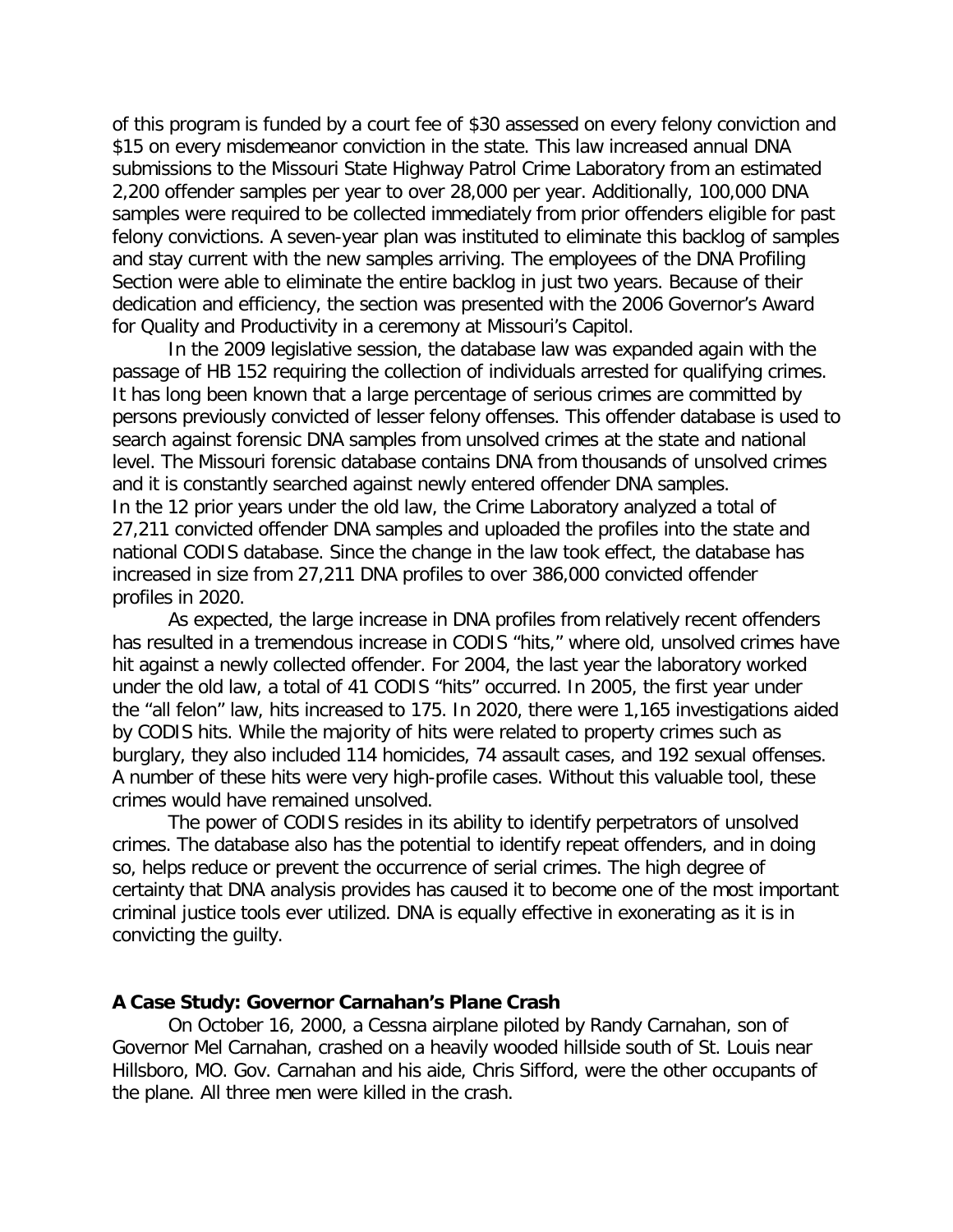Using 10-print cards and the newly developed DNA standards, criminalists could positively identify which biological crash materials belonged to each of the three deceased. Working around the clock, the lab could make many of these identifications in time for the funeral arrangements a few days later. DNA results were eventually used by the Federal Aviation Administration to resolve identification issues with some of the tissue samples they subjected to toxicology examinations.

Additional examinations were performed by the Trace Evidence and Drug Chemistry sections to analyze aviation fuel samples for contaminants and analyze an unknown powder found at the site, respectively.

On March 7, 2001, the Missouri House of Representatives, 91st General Assembly passed House Resolutions 761 through 771, recognizing the exemplary work performed by Crime Laboratory Division personnel during this time of crisis. It serves as public testament to their competence and professionalism.

# **A Case Study: The Joplin Tornado**

On Sunday May 22, 2011, an EF-5 tornado struck Joplin, MO. It was deemed the deadliest tornado in the United States since 1953, and the eighth deadliest on record. The total death toll was 162. The Crime Laboratory DNA sections (including CODIS) and Latent Print sections were tasked with assisting in identifying victims. Criminalists processed 128 morgue samples and 129 family reference samples, for a total of 257 total DNA samples, in four days. Although most identifications of victims were affected by more traditional means such as medical records, dental records, and fingerprints, five total unidentified human remains identifications were affected by the MSHP DNA sections.

# **Recent Significant Events:**

- In 2016, the Crime Laboratory Division hosted the 45th annual meeting of the Midwestern Association of Forensic Scientists (MAFS). This was the first time the MSHP hosted a MAFS meeting or any meeting of this magnitude on its own. The meeting was attended by a total of 318 scientists from around the country. In addition to the leadership and planning component of the meeting, seven of our criminalists presented papers on interesting cases, research, or backlog reduction strategies. Five of our criminalists taught workshops and one criminalist took the American Board of Criminalistics biology certification exam.
- In 2016, the Latent Print Section implemented the AFIS upgrade to MorphoBIS. The MorphoBIS database includes the most current algorithm on the market for AFIS databases. Since implementation of MorphoBIS, the Latent Print Section has experienced a 55% increase in "hit rate" in the AFIS database. To put this in perspective: In 2015, our lab system experienced a total of 330 latent print "hits" in AFIS. In 2016, our total was 601 latent print "hits" in AFIS.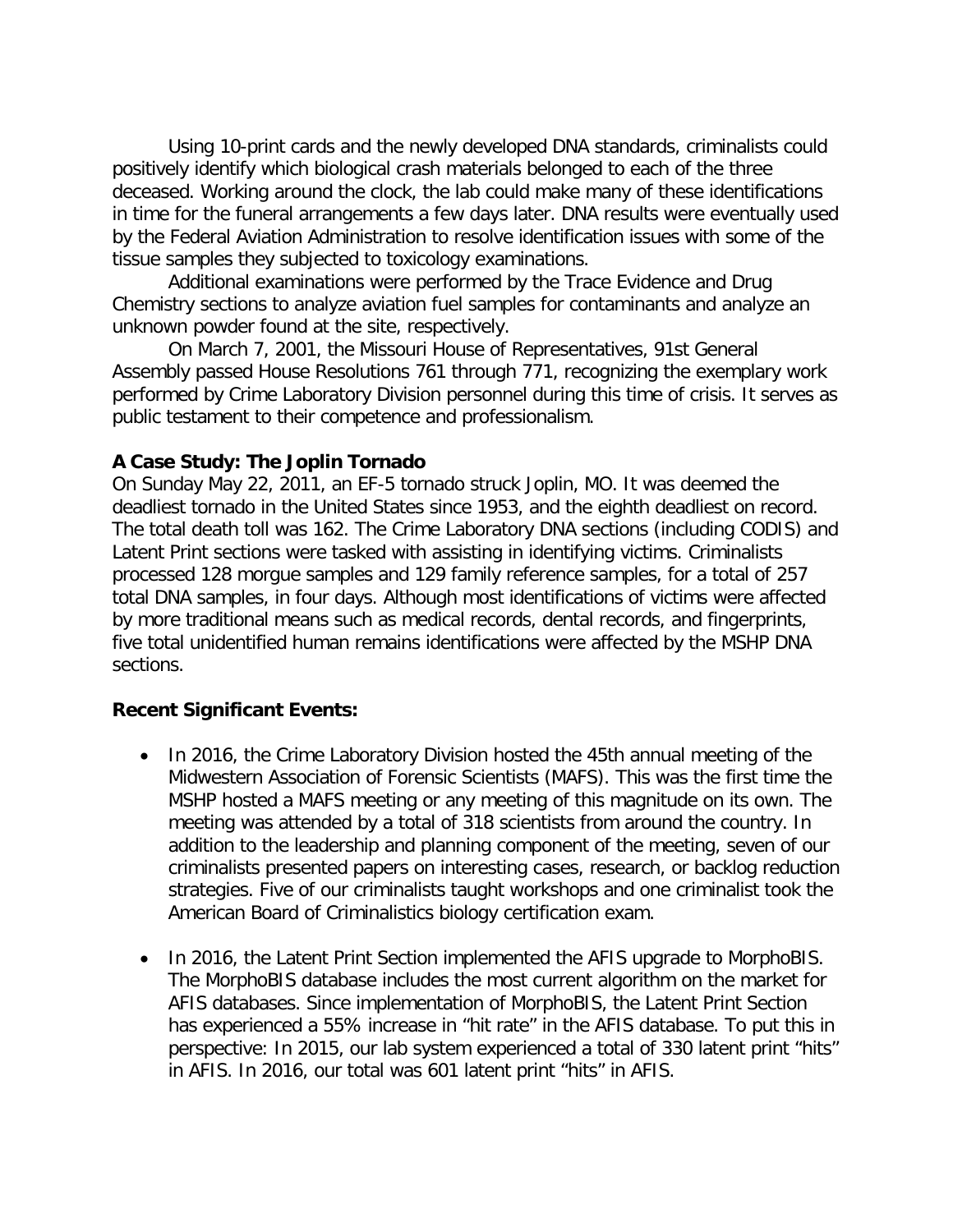- From March through May 2017, the General Headquarters Toxicology Section underwent a comprehensive remodel. During the 2018 legislative session, the laboratory was budgeted three new, full-time employees for toxicology. Both factors resulted in an overall increase in throughput and decrease in toxicology backlogs.
- In 2018, the laboratory was given permission to spend approximately \$2.9 million to build an addition to the General Headquarters laboratory. The facility was completed in 2020. It was designated for DNA operations.
- In 2018, the DNA Casework Section purchased a Rapid DNA instrument. Rapid DNA analysis is a term used to describe the fully automated (hands free) process of developing DNA profiles from a single instrument without human intervention. With this instrument, the laboratory can analyze a single source DNA sample in 90 minutes, a process that previously took over 12 hours.
- In 2018, the toxicology discipline purchased the laboratory's first Liquid Chromatography–Mass Spectrometer instrument to be used for toxicology work. The LC/MS instrument allows our criminalists to screen, confirm, and quantify drugs in blood and urine with precision beyond the capabilities of previous instrumentation.
- In 2019, the Crime Laboratory Division was budgeted five additional, full-time employees to create a new DNA Screening Section. This new section is housed in the new DNA addition. This unit focuses on screening sexual assault kits to reduce backlogs.
- In 2020, the Crime Laboratory Division began outsourcing sexual assault kits to a private vendor. Through two separate grants, A SAKI grant in partnership with the Missouri Attorney General's Office, and a VOCA grant secured internally, the Crime Laboratory Division outsourced 2,500 sexual assault kits to affect a more expedited throughput of the case outcome.
- During the pandemic of 2020, the Crime Laboratory Division developed a "no contact" evidence submission/return system and leveraged evidence lockers where they had them installed.
- During the 2020 pandemic, Crime Laboratory Division employees predominately remained in the workplace with minimal disruption and minimal infection or quarantine. On any given day, the division was staffed at approximately 90%.
- During the 2020 pandemic, telework was implemented for predominately digital disciplines such as latent prints. Telework for other more analog disciplines such